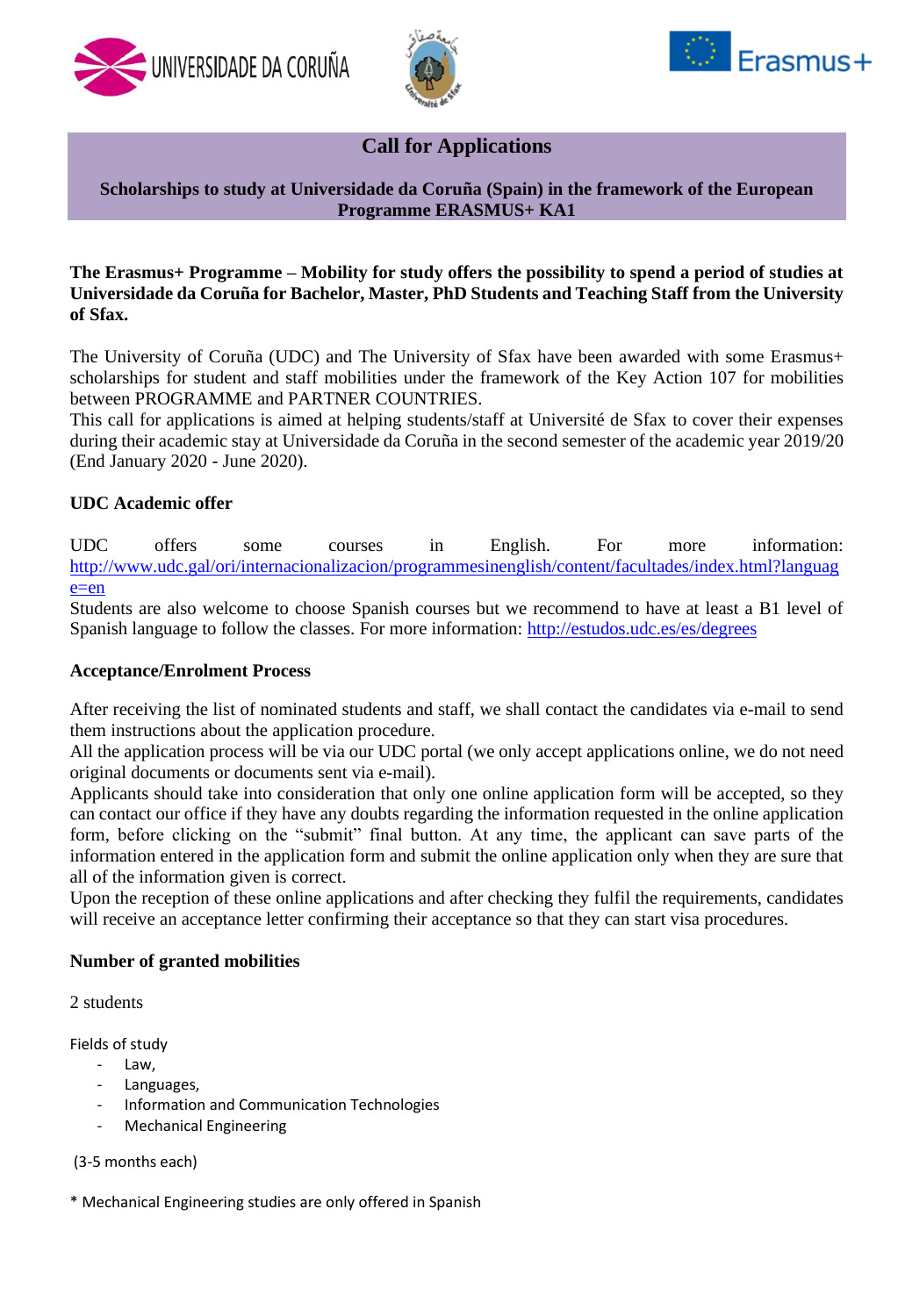





# **Financial Conditions**

**Student mobility**: the participant shall receive 850 Euros/month corresponding to individual support and 275 Euros corresponding to travel.

### **Insurance**

All applicants, students have to hire a Health insurance coverage valid for Spain for the whole period of the stay. According to internal rules applying to all students registered at UDC, all incoming exchange students will pay an Accident insurance fee, upon arrival at UDC, in order to be formally registered. This accident insurance will cover possible accidents during academic activities at UDC. The amount of the fee and terms of the accident insurance policy for the academic year 2019/20 is 10 Euros.

# **APPLICATION DOCUMENTS**

Applicants are required to submit a full application, including the following documents:

## **For students**:

- ❖ Transcript of Records (From the Bac)
- ❖ CV
- ❖ Learning Agreement proposal: Mobility Agreement proposal with the list of courses that the Student wants to take at UDC, duly validated by the home academic authorities (Director of Studies, Head of Department and General Secretary). (For Doctorate students, this document will not include a list of courses but the working plan at UDC.) <https://www.udc.es/ori/infestudantesextranxeiros/Erasmus-KA107/Erasmus-KA107.html?language=en>
- ❖ Language certificates (English and/or Spanish certificate you have)
- ❖ Motivation letter
- ❖ Copy of the passport
- ❖ Proof of enrolment

# **All documents in Arabic or French should be translated into English language.**

The application documents must be submitted personally by the applicant to the University of Sfax (International Relations Office) Airport road km 0.5 P.O.BOX 1169 – 3029 – Sfax – Tunisia. The home Institution will be responsible of selection procedures on the basis **transparent and fair criteria.**

### **Payment**

Students: Upon their arrival at the University of A Coruña, students will receive a cheque representing the 70% of the total financial support from Erasmus+ EU funds. At the end of the mobility, students will receive a cheque representing the 30% of the total financial support from Erasmus+ EU funds.

### **EU Final Survey**

Students will receive an e-mail before the end of the stay with information to complete and submit the online EU final report. The participant will have to complete and submit the online EU survey before leaving the University of A Coruña to receive the second cheque representing the final payment. Participants who fail to complete and submit the online EU final report may be required to partially or fully reimburse the financial support received. This final report on your mobility experience will provide the EU's Erasmus programme with valuable information which will benefit both future students and staff and contribute to the continued improvement of the programme. Hence, we thank you for your co-operation in filling out the questionnaire.